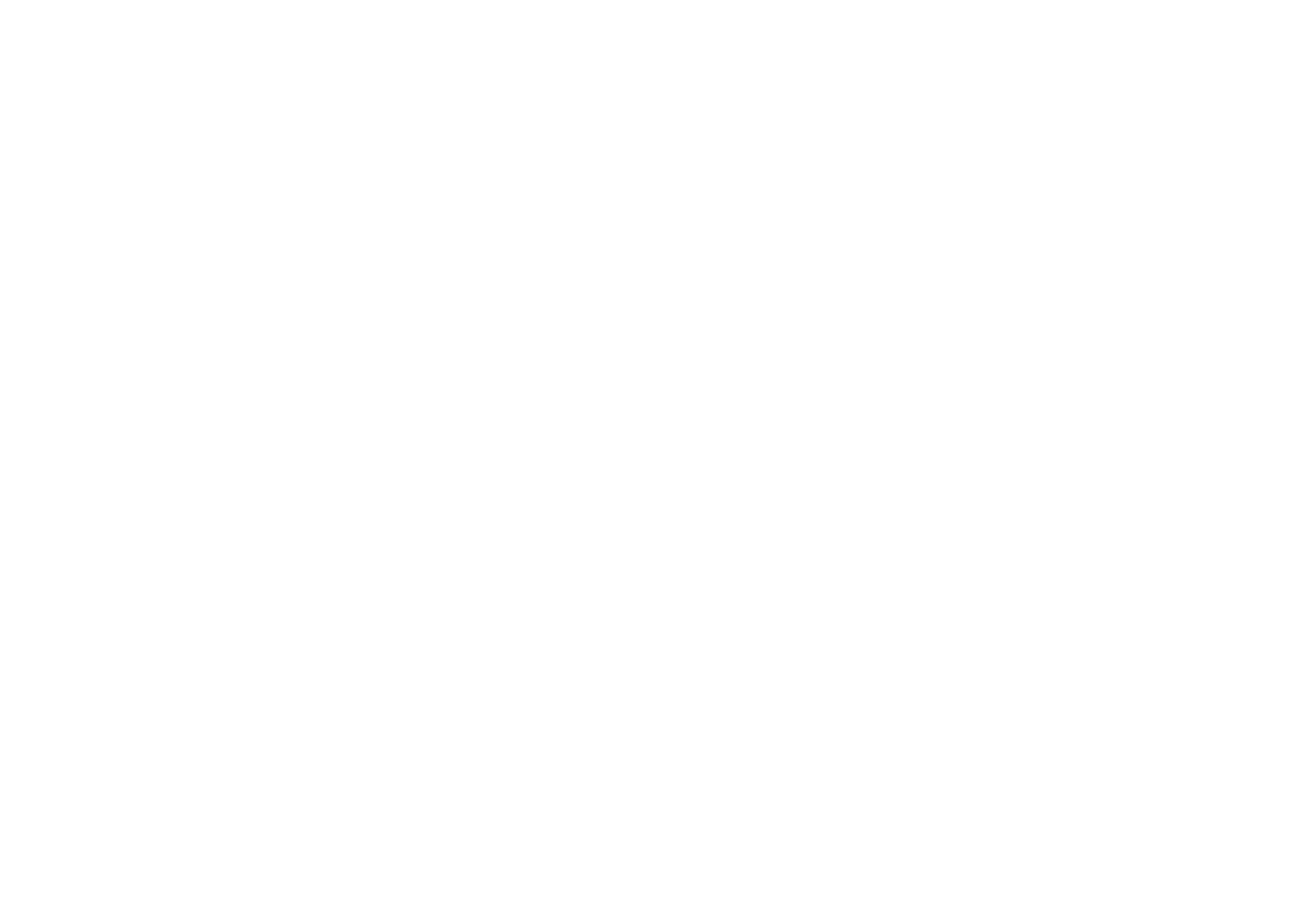#### BW、BWJ(T) Serial Pump BWS http://www.site.com/site.com/site.com/site.com/site.com/

 $T$  Hv<br>(C)  $T$  Hv 120

110

 $20$  $15$ 

 $12$ 

 $10$ 

 $8.0$  $6.0$ 

 $5.0$  $4.0$ 

 $3.0$ 

 $2.0$  $1.5$ 

 $1<sub>0</sub>$ 

 $0.8$  $0<sub>6</sub>$ 

 $0<sub>4</sub>$  $0.3$ 

 $DB(A)$ 

The noise from motor or pump

Motor power

# 10. Addendum

2 4

NPSH (m

 $\mathbf{0}$ 

ີດີດ

 $0.4$  0.8 1.2

 $\overline{2}$ 

 $1.6$ 

 $6\overline{6}$ 

 $\overline{4}$ 

NPSH (m

Caculation of min. inlet pressure  $H = P_b \times 10.2 - NSPH - H - H_c$ 

- Atmosphere pressure,unit-bar  $P_{b}$
- H<sub>v</sub> Boiling pressure, Check table 1

NSPH Net inlet pressure,Check table 2

 $H_f$  Friction loss in the pipeline

 $H_s$  Sureness surplus value, generslly 0.5m If H is positive value, the suction head is H. or H should be filled

BW、BWJ(T)4-2

BW、BWJ(T)2-2

 $\overline{8}$ 

 $10$ 

 $2.0$   $2.4$   $2.8$ 

 $3.2 \quad 3.6$ 

 $12$ 

 $Q(m^3/h)$ 



Technical data is subject to chang without notice.

| 6. Instruction of installation manufacture 4 |
|----------------------------------------------|
|                                              |
|                                              |
|                                              |
| 9. Failure analysis and disposal 6           |

**MPPUMPS** 

BW、BWJ(T)16-2~BW、BWJ(T)16-3 0.6MPa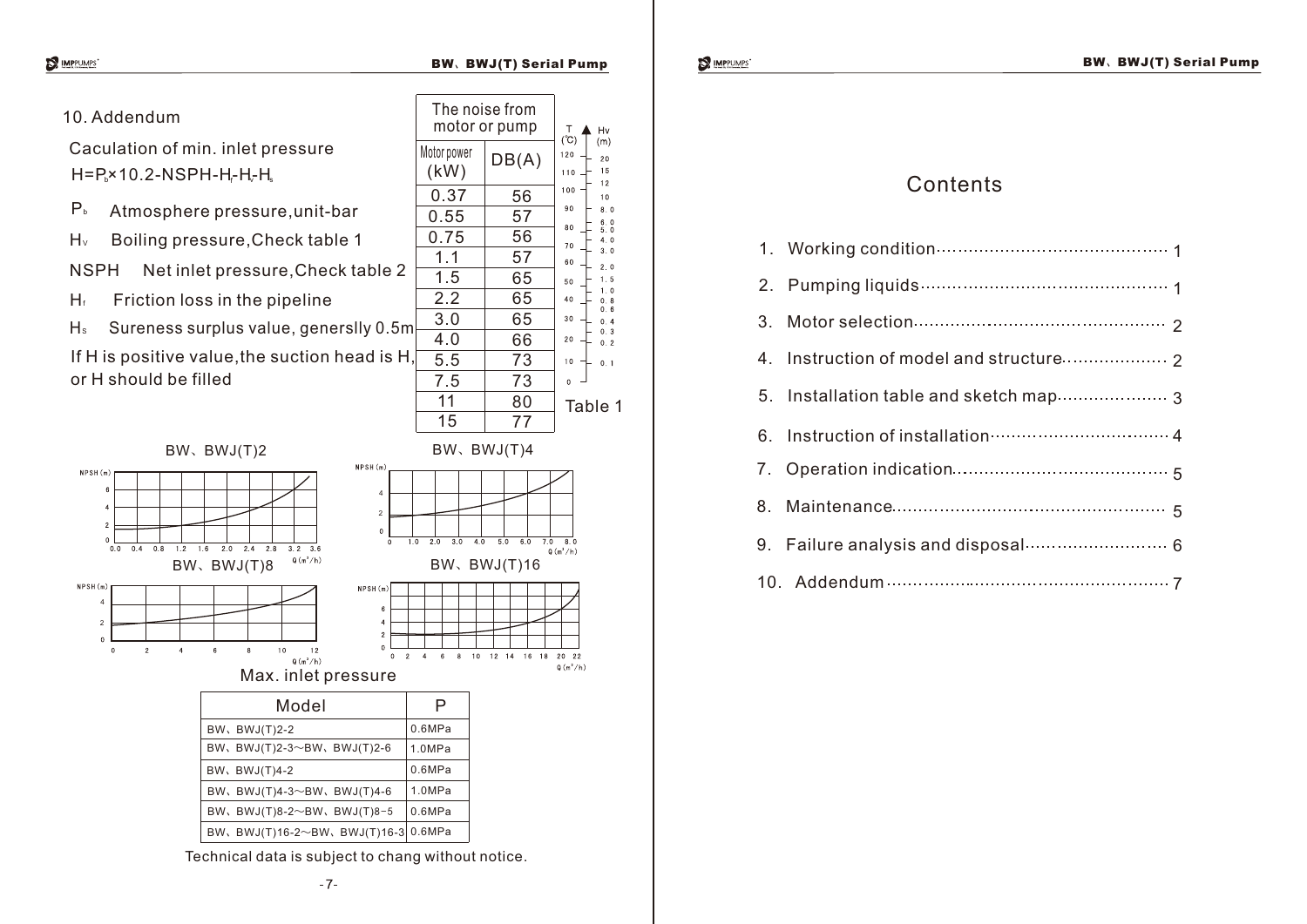Thanks for you buying our pumps,please read the manual carefully before using and keep it well

- Notice:
	- Ground motor before connecting to power supply
	- **●** Do not touch the pump and motor while running;
	- **■** Do not run it without water

The people who use or install the pump must know about the related electric knowledge and operate in a safe way.

Cut off the power before moving or disassembling to avoid accident.

The pump can not be used in the inflammable place or used for pumping flammable liquids.

Discharge the water in the pump body while leaving unused to avoid frost.

1. Working condition

Medium temperure: 0℃~ 120℃

Max. ambient temperature:+40℃

Max. ambient pressure:1.0MPa

While the density of the pumping liquid is heavier than water,it is better to use motor of higher power in case that the density or viscosity of medium is above that water. numbers of stop/start for motor 4KW or less than: maximum 100 times per hour.

2. Pumping liquids

Thin,clean, non-flammable,non-explosive medium containing no granule or fibre. Such as mineral water, softened water, pure water, light-density medium.

It can be used for pumping slinght corrosive medium because of the stainless steel material.

# 9. Failure reason analysis and disposal

| Failure                     | reason                                                                                                                                                                                                           | way of disposal                                                                                                                                                                                                                       |  |  |  |  |
|-----------------------------|------------------------------------------------------------------------------------------------------------------------------------------------------------------------------------------------------------------|---------------------------------------------------------------------------------------------------------------------------------------------------------------------------------------------------------------------------------------|--|--|--|--|
| Do not startup              | 1. Lack of phase<br>2. Impeller blocked<br>3.wire, connection or cable broken<br>4. Stator wiring is broken<br>5. Circuit controlling panel broken                                                               | 1. Check the wire and repair<br>2. Get rid off the sundries<br>3. Repair by omnipotence<br>gauge or replace it<br>4. Replace it<br>5. Repair or replace it                                                                            |  |  |  |  |
| No water out                | 1. Wrong rotation direction<br>2. Valve closed or broken<br>3. Pipe or impeller blocken<br>4. Air in the pump chamber<br>5. High liquid temperature<br>6. Higher suction head<br>7. Higher head                  | 1. Change the connection of motor<br>2. Check, repair or replace it<br>3. Clear up or lower the head<br>4. Re-fill liquid to deflate air<br>5. Lower the temperature<br>6. Lower the position of pump<br>7. Lower head or change pump |  |  |  |  |
| Inadequate<br>quantity flow | 1. Lower rotation speed<br>2. Higher head<br>3. Liquid with high density<br>4. Liquid with high viscosity<br>5. Anti-qrinding ring is broken<br>6. Great resistance in the pipline<br>7. Wrong selection of pump | 1. Check the circuit<br>2. Lower head<br>3. Deluting it<br>4. Lower the viscosity<br>5.Change it<br>6. Reduce the bending pipeline<br>7. Select model again                                                                           |  |  |  |  |
| Vibration or noise          | 1. Shaft is bended<br>2. Bearing broken                                                                                                                                                                          | 1. Revise or change it<br>2. Change it                                                                                                                                                                                                |  |  |  |  |
| Inadequate head             | 1. Air in the liquid<br>2. Lower rotation                                                                                                                                                                        | 1. Lower temperature or<br>enlarge pressure<br>2. Increase it                                                                                                                                                                         |  |  |  |  |
| Big current                 | 1. Lower voltage<br>2. Pipeline or impeller blocked<br>3. High viscosity<br>4. Bigger quantity flow<br>5. Worn bearing                                                                                           | 1. Adjust the voltage<br>2. Clear up it<br>3. Lower the viscosity<br>4. Change small<br>5. Change bearing                                                                                                                             |  |  |  |  |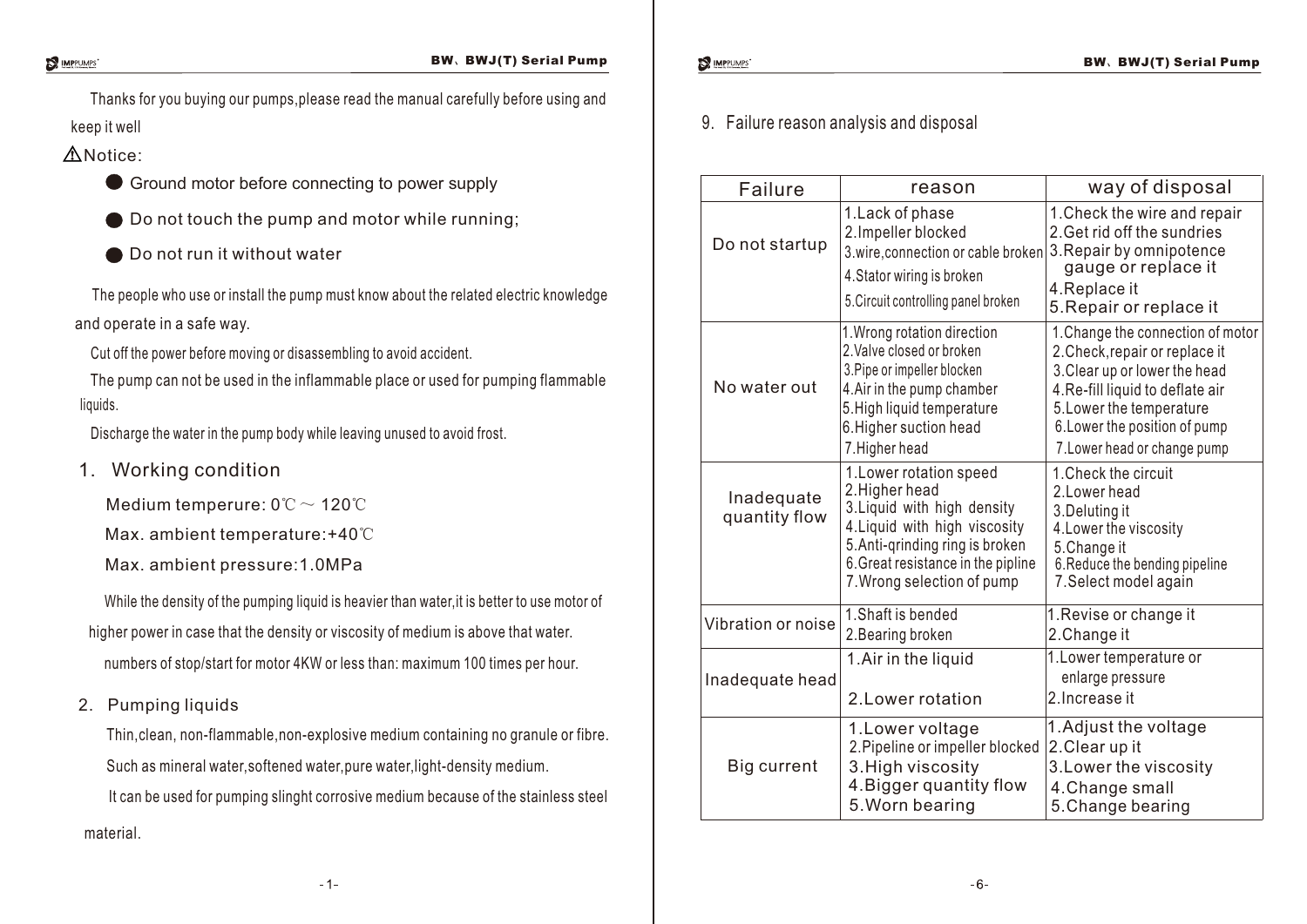#### BW、BWJ(T) serial Pump

The electrical connection should be operated by qualified electrician according to the regulation.Please connect as the indication of wiring diagram in the junction box.Protection equipment is recommended to avoid the damage from unsteady voltage or overload.

Ensure the well grounded according to the rule.While running it,the mark "DANGEROUS! HUMAN AND BEAST ARE NOT ALLOWED IN"should be applied to avoid accident

The safe-guard controlling cupboard should be used.Do not connect the electrical wires directly. The pressure gauge should be applied to inspect control the operation of pump.

If there are some granule or fibre in it ,the filter should be equipped on the inlet side to avoid the block on the impeller,even burn the motor.

# 7. Operation indication

 The insulation resistance between motor stator winding and motor shell and that between stator windings should not be less than 1.0 M $\Omega$  under thermal condition or after temperature rise test, and should not be less than 20 M $\Omega$  in normal state. If it is, corresponding measures should be taken to adjust the insulation resistance and reach to the rated value, after which you can operate the pump set.

Check whether the bottom screw is soft, whether the connection of inlet and outlet reliable.Then close the valve on the outlet, open the separating valve on the inlet side and air-deflation screw slowly until a steady stream out from the air-deflation hole.Then tighten the air-deflation screw.Do not run it without medium or with air in it.

Try to start-up the motor(no more than 1 minute)to see whether the rotating direction is the same as the indication on the pump body.If not,change the connection of any two wires and re-fix it.

not work in condition of lower than 60%rated head to ensure it can not be burnt. Start-up the motor,soften the air-deflation screw to discharge the air and then tighten it The quantity flow is set around the rated quantity flow(0.5times to 1.3times).The pump can

Close the outlet valve and gauges slowly,then cut off the power supply and discharge the liquid remains.

Notice: Do not start-up the pump frequently. No more than 50 times per hour.

Pay attention to its noise,if unusual,stop and solve the problem. Periodically check the working condition,operating pressure,leakage, temperature and etc.

## 8. Maintenance

Make sure the power has been cut off,the pump can not start-up suddenly,the pipelines are all closed.

Every time after pumping liquids with heavier viscosity, the pump must be cleaned by pumping clear water for a few minutes.

Some one should be assigned to manage the pump and check the insulation resistance. Clean and lubricate the pump periodically.

3. Motor Selection

Full-enclosed ventilating two-pole standard motor

Protection class: IP 55

Insulation class: F

Standard voltage(50Hz): single phase 220V

Three-phase 220V/380V

4. Instruction of model and structure